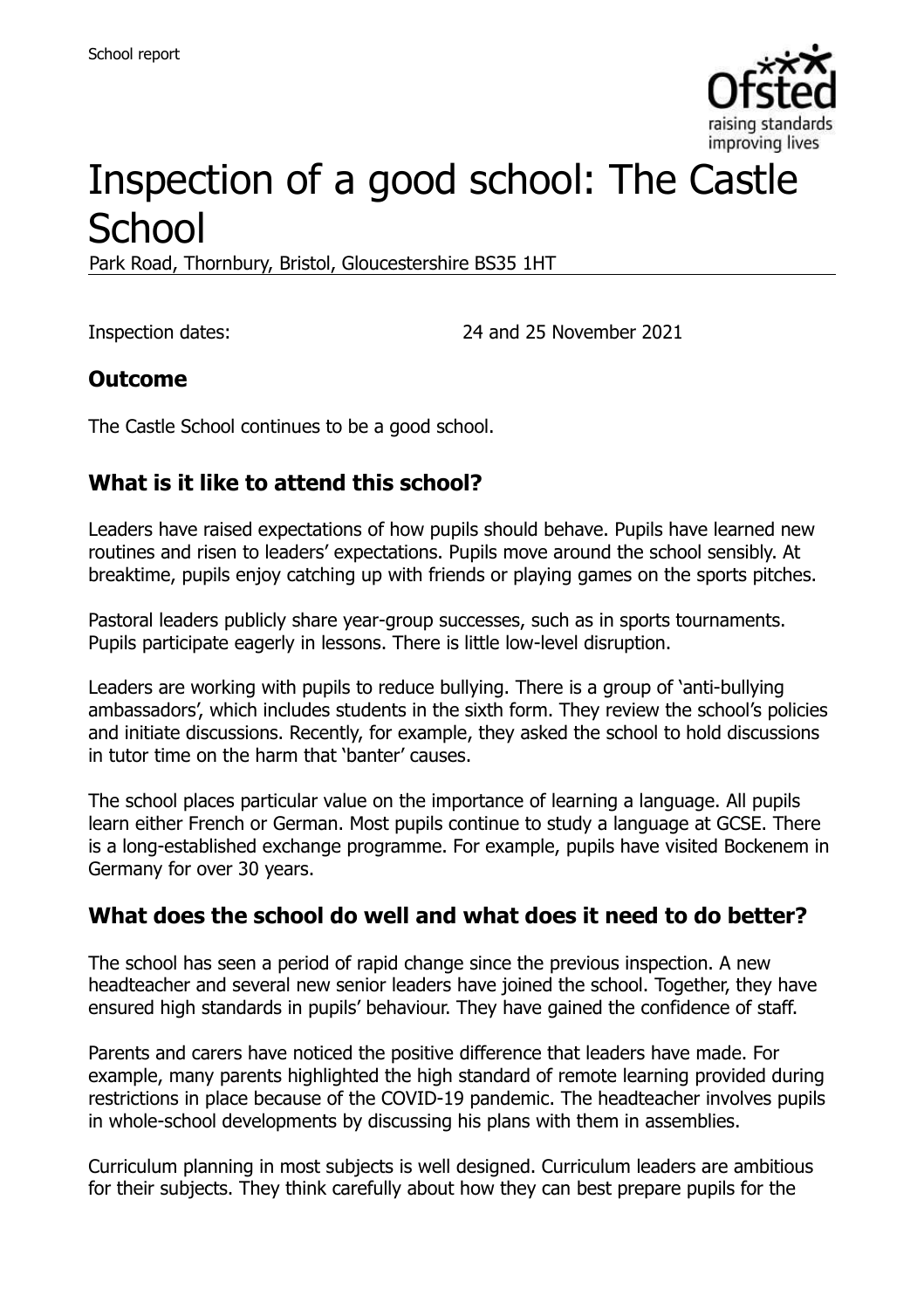

demands of the next stage of their education. For example, in languages, there is a focus on phonics learning to build pupils' confidence when speaking the language. There is a thorough approach to the teaching of grammar. This builds on pupils' knowledge so that they can write effectively.

Leaders encourage staff in different subjects to try out new teaching approaches. For example, teachers in mathematics use different methods to show pupils how to find solutions. In many subjects, teachers check what pupils can remember on a regular basis. Across the school, staff are asking more of pupils.

Reading has a high priority within the curriculum. Pupils are encouraged to read and enjoy celebrated literature, such as prize-winning novels. When pupils first join the school, staff check how well they can read. If they need help to catch up, pupils receive this in a timely way.

Leaders are raising expectations of what pupils with special educational needs and/or disabilities (SEND) can achieve. They are rightly ensuring that pupils with SEND learn the same curriculum as their peers when appropriate. Increasingly, teachers refer to 'pupil passports' to gain a detailed understanding of pupils' needs. Some staff are more familiar with this information than others. Pupils receive the pastoral support they need to be successful in lessons. However, teaching does not consistently make sure that pupils with SEND learn the essential concepts in each subject.

The school has built up a rich extra-curricular programme. Leaders have a strong determination to get clubs and activities up and running again, as many paused due to the COVID-19 pandemic. Many pupils take part in dance, music and sports clubs. Recently, there was national recognition for pupils' work on developing sustainable travel initiatives.

A well-established network of local employers provides information to pupils who are considering different careers. There are interest groups that meet to discuss ways into careers such as medicine, dentistry and law. Leaders find out about local opportunities, such as apprenticeships, and make pupils aware of these.

Many of the key messages that leaders have for pupils, including students in the sixth form, are taught through the 'life skills' programme. This includes sex and relationships education, learning about healthy lifestyles and citizenship. Although the curriculum that is in place is well planned, some older pupils have gaps in their knowledge and understanding. Pupils told inspectors that they would like to see the curriculum do more to challenge intolerant attitudes and discrimination.

# **Safeguarding**

The arrangements for safeguarding are effective.

Staff are aware of a wide range of possible risks to pupils. They use the school's system for reporting concerns confidently. Leaders keep detailed records on concerns raised and any actions taken.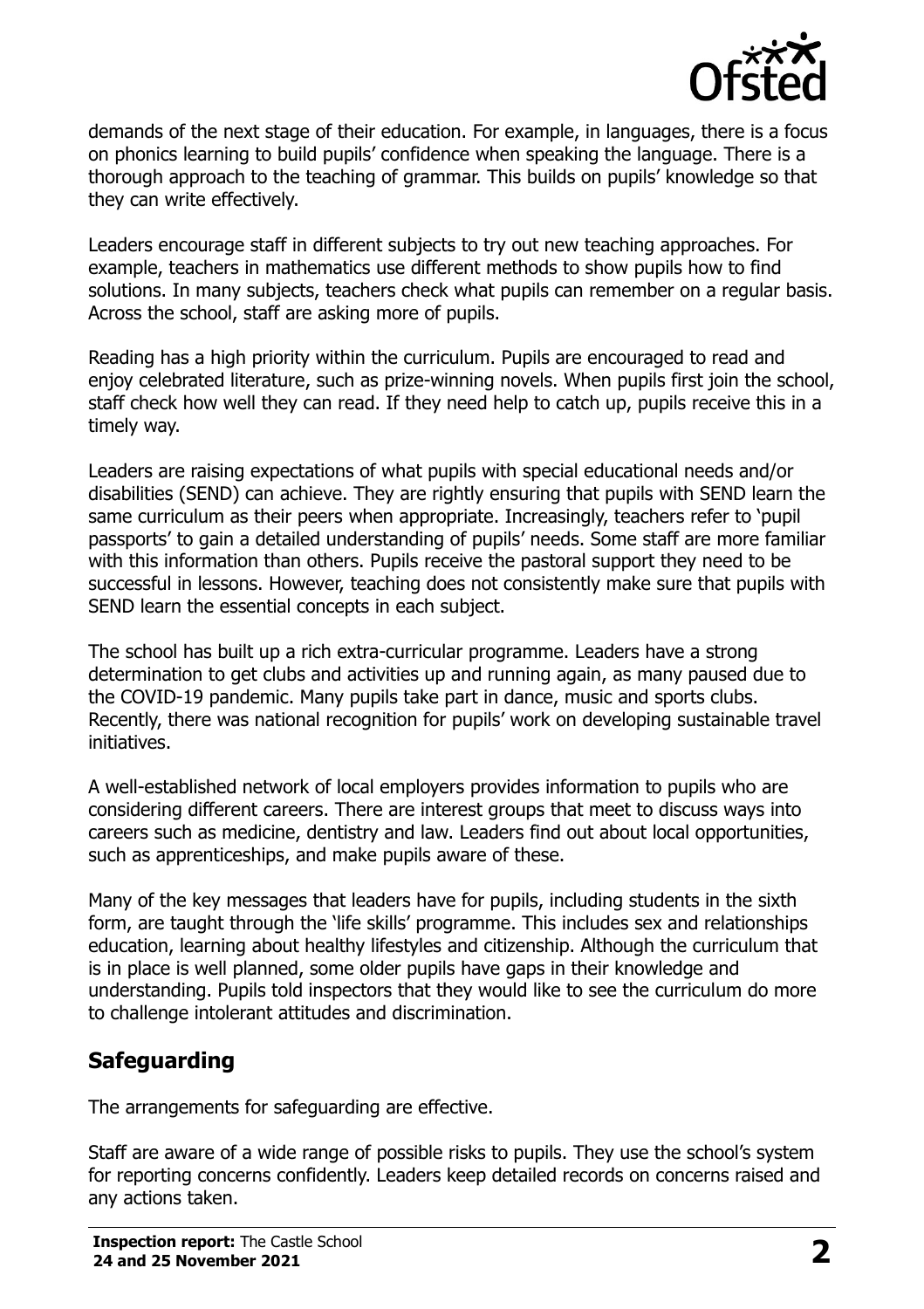

Leaders meet regularly to discuss how they support pupils and their families. If they need to, leaders involve external agencies. They provide guidance to staff that helps them to support pupils during difficult times in their lives.

Leaders are developing their whole-school strategies, for example on anti-bullying and sexual abuse and harassment. They are listening to what pupils have to say about these important issues.

# **What does the school need to do to improve?**

# **(Information for the school and appropriate authority)**

- Information available to support pupils with SEND does not inform the way that the curriculum is planned for such pupils consistently. Therefore, teaching does not take into account pupils' needs fully. Leaders should ensure that there is an ambitious curriculum for pupils with SEND and that this is adapted sufficiently to support pupils to learn the same essential concepts as their peers.
- The programme to promote pupils' personal development is carefully planned. However, pupils would like it to be developed further. Some older pupils cannot recall learning and discussion around key issues such as intolerant attitudes and discrimination. Leaders should ensure that their 'life skills' curriculum is delivered effectively, so that it has the impact they intend.

# **Background**

When we have judged a school to be good, we will then normally go into the school about once every four years to confirm that the school remains good. This is called a section 8 inspection of a good or outstanding school, because it is carried out under section 8 of the Education Act 2005. We do not give graded judgements on a section 8 inspection. However, if we find evidence that a school would now receive a higher or lower grade, then the next inspection will be a section 5 inspection. Usually this is within one to two years of the date of the section 8 inspection. If we have serious concerns about safeguarding, behaviour or the quality of education, we will deem the section 8 inspection a section 5 inspection immediately.

This is the third section 8 inspection since we judged the school to be good in June 2012.

# **How can I feed back my views?**

You can use [Ofsted Parent View](https://parentview.ofsted.gov.uk/) to give Ofsted your opinion on your child's school, or to find out what other parents and carers think. We use information from Ofsted Parent View when deciding which schools to inspect, when to inspect them and as part of their inspection.

The Department for Education has further quidance on how to complain about a school.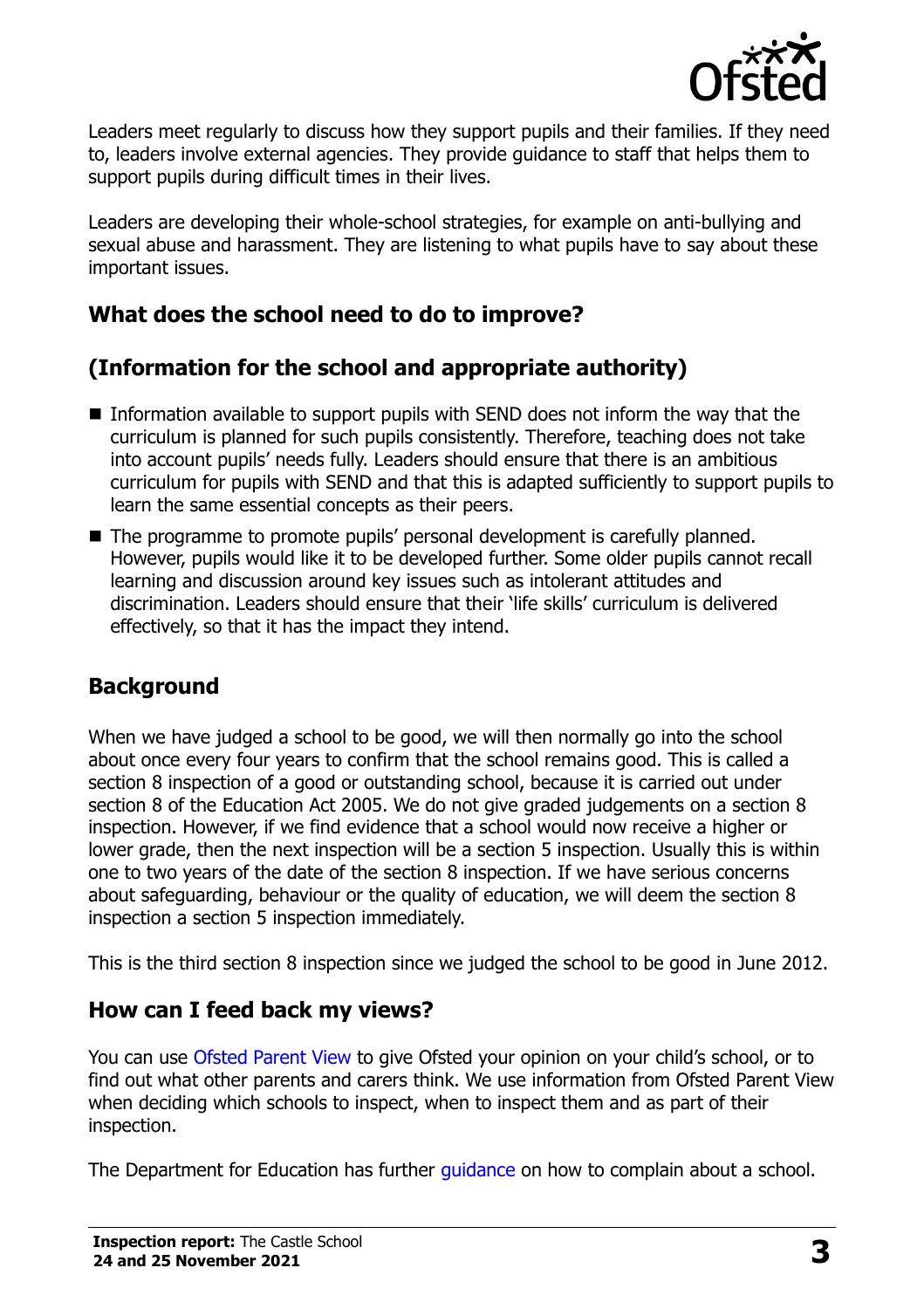

If you are the school and you are not happy with the inspection or the report, you can [complain to Ofsted.](https://www.gov.uk/complain-ofsted-report)

#### **Further information**

You can search for [published performance information](http://www.compare-school-performance.service.gov.uk/) about the school.

In the report, '[disadvantaged pupils](http://www.gov.uk/guidance/pupil-premium-information-for-schools-and-alternative-provision-settings)' refers to those pupils who attract government pupil premium funding: pupils claiming free school meals at any point in the last six years and pupils in care or who left care through adoption or another formal route.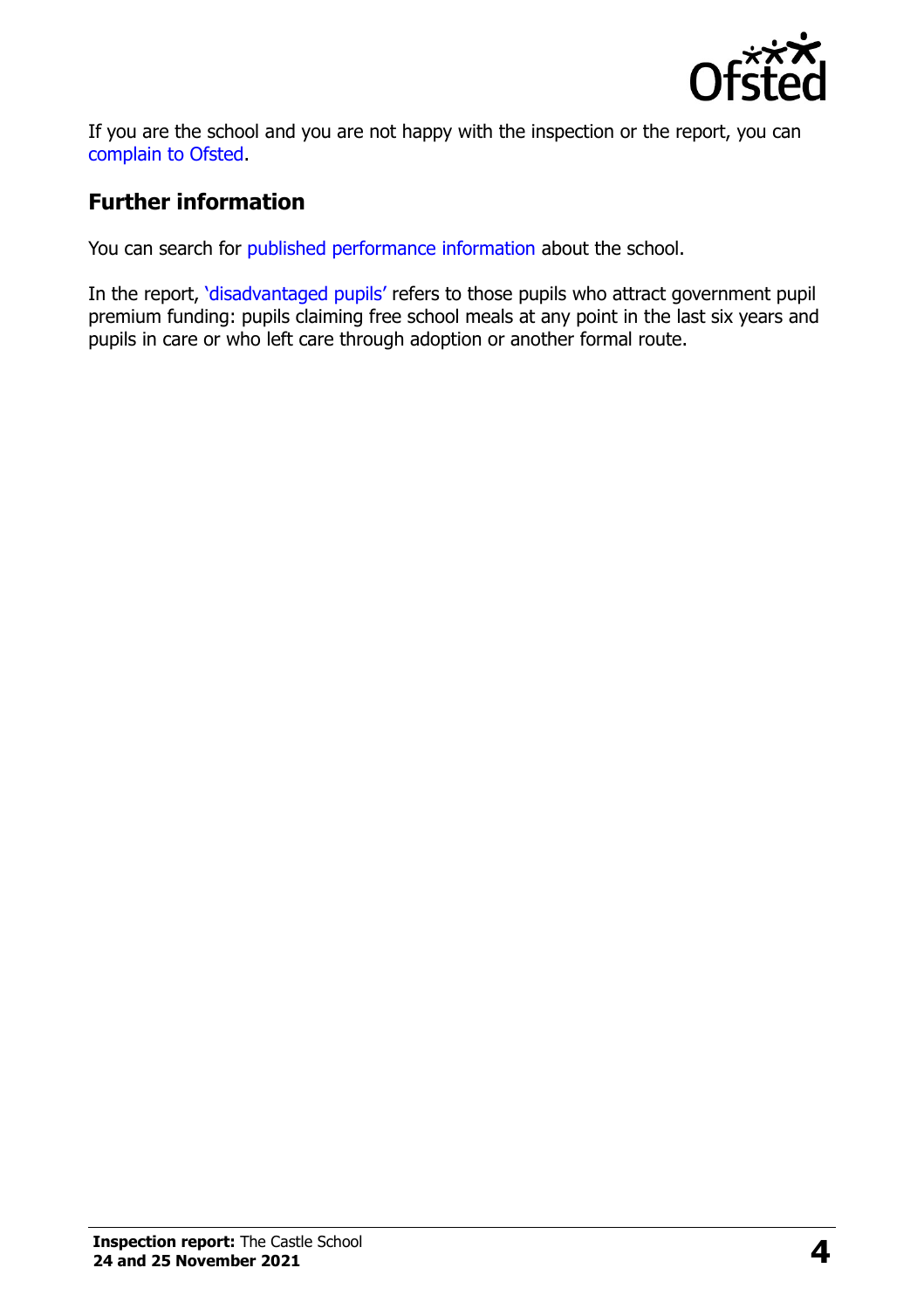

#### **School details**

| Unique reference number                            | 139348                                                               |
|----------------------------------------------------|----------------------------------------------------------------------|
| <b>Local authority</b>                             | South Gloucestershire                                                |
| <b>Inspection number</b>                           | 10199602                                                             |
| <b>Type of school</b>                              | Secondary comprehensive                                              |
| <b>School category</b>                             | Academy converter                                                    |
| Age range of pupils                                | 11 to 18                                                             |
| <b>Gender of pupils</b>                            | Mixed                                                                |
| <b>Gender of pupils in sixth-form</b><br>provision | Mixed                                                                |
| Number of pupils on the school roll                | 1,512                                                                |
| Of which, number on roll in the sixth<br>form      | 310                                                                  |
| <b>Appropriate authority</b>                       | Board of trustees                                                    |
| <b>Chair of trust</b>                              | Simon MacSorley                                                      |
| <b>Headteacher</b>                                 | Joe Docherty                                                         |
| Website                                            | www.thecastleschool.org.uk                                           |
| Date of previous inspection                        | 26 January 2016, under section 8 of the<br><b>Education Act 2005</b> |

#### **Information about this school**

- The school is larger than the average-sized secondary school.
- The proportion of disadvantaged pupils is well below average.
- The school is part of the Castle School Education Trust. The trust comprises four secondary and three primary schools.
- Students in the sixth form attend a separate site called The Sixth Form Centre.
- The school uses one registered and three unregistered alternative providers.

# **Information about this inspection**

This was the first routine inspection the school had received since the COVID-19 pandemic began. Inspectors discussed the impact of the pandemic with school leaders, and have taken that into account in their evaluation.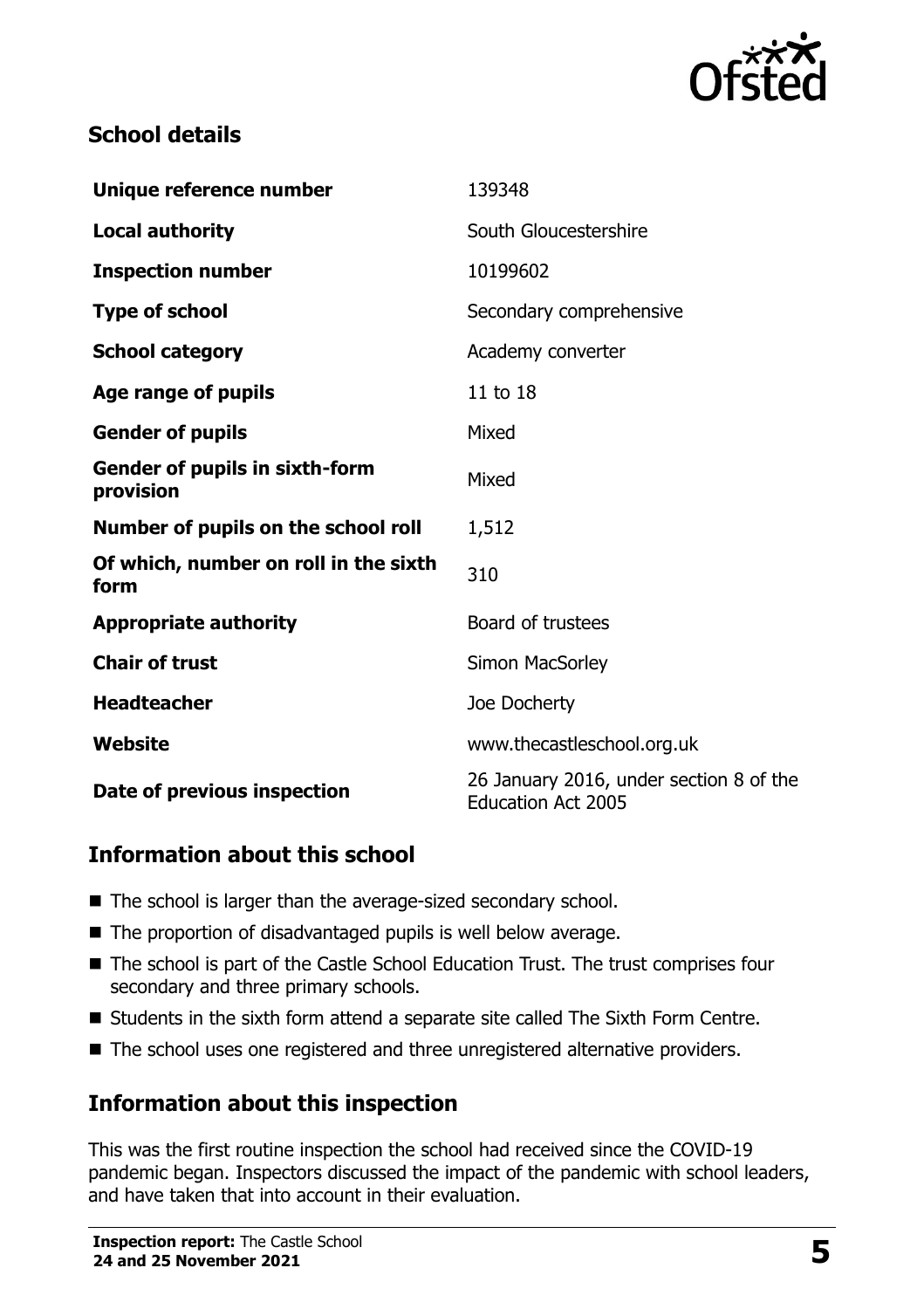

- **Inspectors met with the headteacher, the chief executive officer of the multi-academy** trust, a group of governors (including the chair of governors), a trustee, and a range of senior leaders, including the special educational needs coordinator and the designated safeguarding lead.
- Inspectors carried out deep dives in these subjects: English, mathematics, French and art. For each deep dive, inspectors met with subject leaders, looked at curriculum plans, visited a sample of lessons, spoke to teachers, spoke to some pupils about their learning and looked at samples of pupils' work.
- Inspectors scrutinised the single centre record of adults working within the school and held discussions with leaders, staff and pupils to gather information on the school's work to safeguard pupils.
- **Inspectors held discussions with leaders and pupils, including with pupils in single-sex** groups, to consider pupils' behaviour and wider development.
- Inspectors took account of the responses to Ofsted's online survey, Parent View, including free-text responses, and the staff and pupil surveys.

#### **Inspection team**

Lydia Pride, lead inspector **Her Majesty's Inspector** Benjamin Houghton **Benjamin** Houghton **Construction** Ofsted Inspector Stuart Wilson **Calculation** Ofsted Inspector